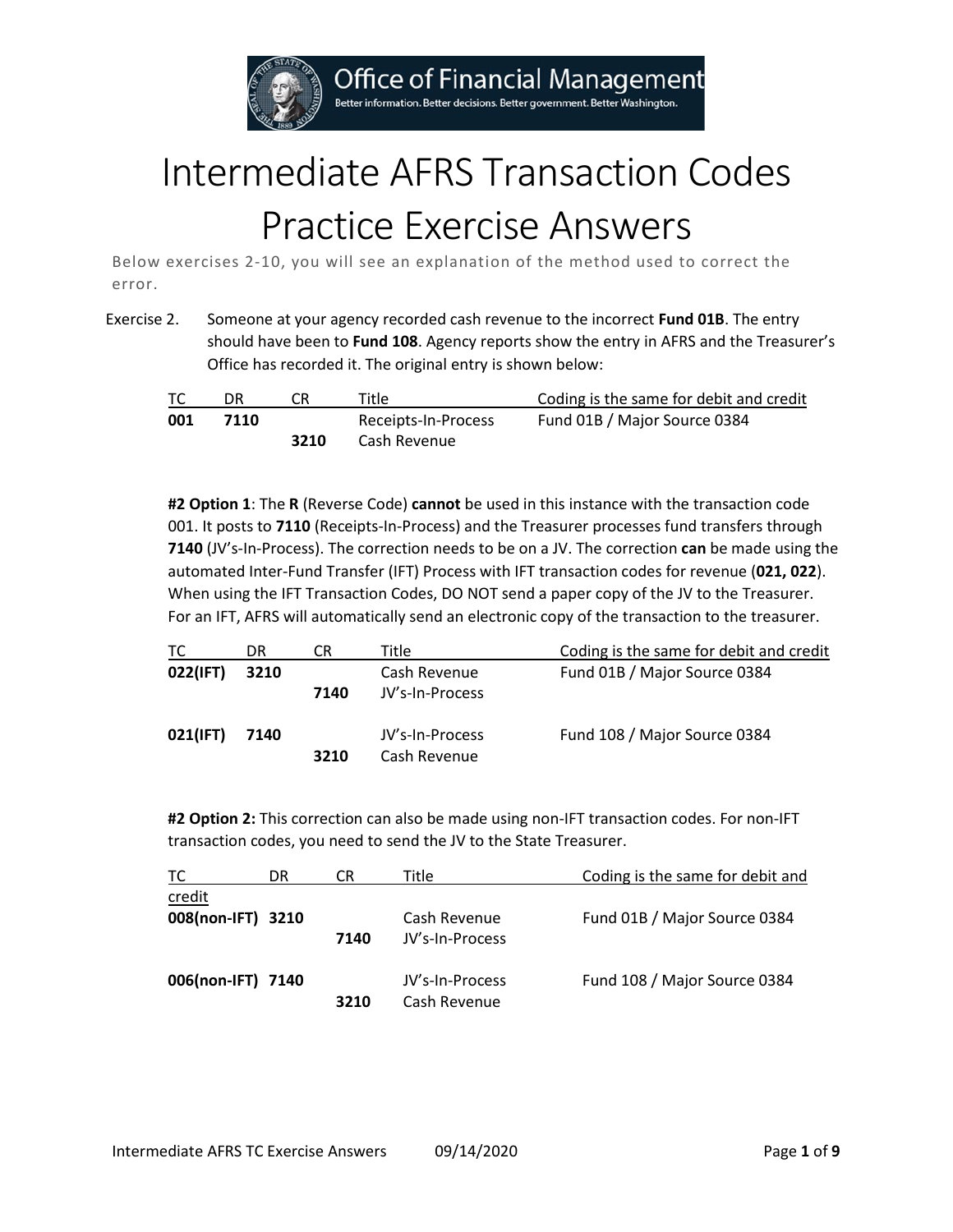Exercise 3. Someone at your agency recorded cash revenue to an incorrect Major Source **0360**. The correct Major Source should have been **0384**. The Fund was coded and entered correctly as 11G. Agency reports show the entry in AFRS and the Treasurer's Office has recorded it. The original entry is shown below:

|     | DR   | Title               | Coding is the same for debit and credit |
|-----|------|---------------------|-----------------------------------------|
| 001 | 7110 | Receipts-In-Process | Fund 11G / Major Source 0360            |
|     | 3210 | Cash Revenue        |                                         |

**#3 Option 1**: The correction can be made using the **R** (Reverse Code) with the clearing account **9920** with transaction codes **343R** (9920 / 3210) and **343**.

| TC            | DR   | CR     | Title                                               | Coding is the same for debit and credit |
|---------------|------|--------|-----------------------------------------------------|-----------------------------------------|
| 343"R" (9920) |      | (3210) | <b>Current Period Clearing Acct</b><br>Cash Revenue | Fund 11G / Major Source 0360            |
| 343           | 9920 | 3210   | <b>Current Period Clearing Acct</b><br>Cash Revenue | Fund 11G / Major Source 0384            |

**#3 Option 2:** The correction can also be made by using the **R** (Reverse Code) with the original transaction code **001** for the incorrect Source and transaction code 001 with the correct Source. Since the error is not between funds, the correction should be done on a JV that is not sent to the treasurer. GL Account **7110** can be used on JV's where both sides of the transaction to complete the accounting event are input by the agency.

| TC     | CR<br>DR         | Title                               | Coding is the same for debit/credit |
|--------|------------------|-------------------------------------|-------------------------------------|
| 001"R" | (7110)<br>(3210) | Receipts-In-Process<br>Cash Revenue | Fund 11G / Major Source 0360        |
| 001    | 7110<br>3210     | Receipts-In-Process<br>Cash Revenue | Fund 11G / Major Source 0384        |

Exercise 4. An AFRS payment (refund of revenue) was issued with the incorrect Major Source **0360**. The correct Major Source should have been **0384**. The original entry is shown below:

| ТC  |      |      | Title                   | Coding is the same for debit and credit |
|-----|------|------|-------------------------|-----------------------------------------|
| 198 | 3205 |      | Accrued Revenue         | Fund 001 / Major Source 0360            |
|     |      | 5111 | <b>Accounts Payable</b> |                                         |

**Answer**: When the warrant write transaction is released (the transaction due date determines when the warrant write transaction is released) the warrant is automatically created and the following entry is posted to your agency.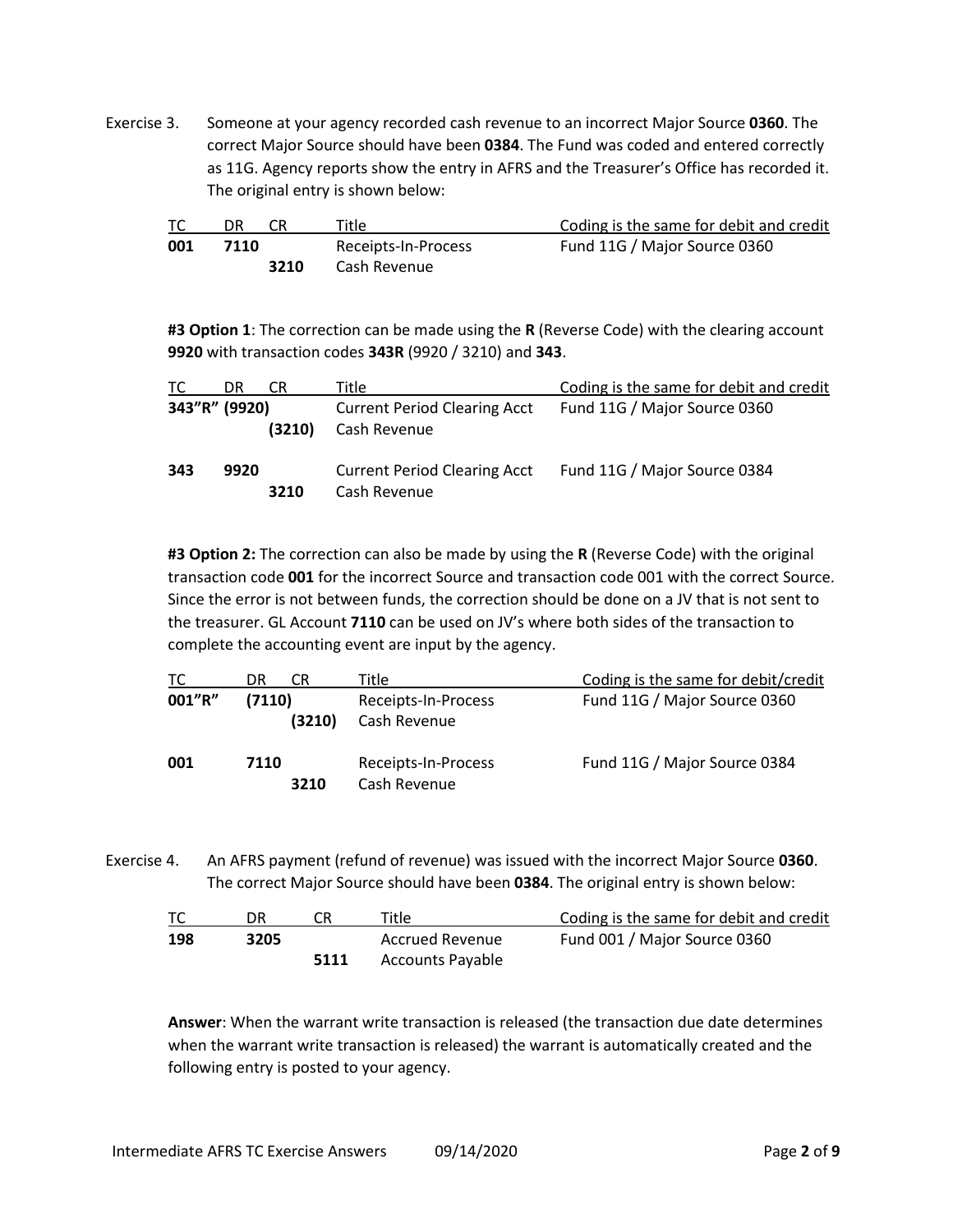| TC.            | DR   | CR   | <sup>r</sup> itle:      | Coding is the same for debit and credit |
|----------------|------|------|-------------------------|-----------------------------------------|
| 390(wrap) 5111 |      |      | <b>Accounts Payable</b> | Fund 001 / Major Source 0360            |
|                |      | 7120 | Warrants-in-process     |                                         |
|                | 3210 |      | Cash Revenue            |                                         |
|                |      | 3205 | <b>Accrued Revenue</b>  |                                         |

The net posting of the two transaction codes 198 and 390 is:

| ТC               |      | Title               | Coding is the same for debit and credit |
|------------------|------|---------------------|-----------------------------------------|
| $198 + 390$ 3210 |      | Cash Revenue        | Fund 001 / Major Source 0360            |
|                  | 7120 | Warrants-in-process |                                         |

Since transaction code **198** has a payment indicator = 1, the Reverse Code (R) cannot be used. The error is not between funds, this correction does not need to affect cash and should not be sent to the Treasurer. The correction is done by using the clearing account 9920 with transaction codes **344R** and **344**

| ТC            | DR   | CR     | Title                                   | Coding is the same for debit and credit |
|---------------|------|--------|-----------------------------------------|-----------------------------------------|
| 344"R" (3210) |      | (9920) | Cash Revenue<br><b>Clearing Account</b> | Fund 001 / Major Source 0360            |
| 344           | 3210 | 9920   | Cash Revenue<br><b>Clearing Account</b> | Fund 001 / Major Source 0384            |

Exercise 5. You are reconciling your subsidiary accounts in GL Acct 1354 – Due from Other Agencies and discover a receivable transaction that was processed (TC 261) using subsidiary 105000 when it should have been subsidiary 310000. The amount due from agency 105000 has not been received.

NOTE: There are 2 sets of transaction codes that could be used. See if you can figure out both ways of accomplishing this. You should also check your agency procedures to determine which method is preferred by your agency.

|     | DR.  | CR | Title                            | Coding is the same for debit and credit                                 |
|-----|------|----|----------------------------------|-------------------------------------------------------------------------|
| 261 | 1354 |    |                                  | Due from other Agency Fund 001 / AI / PI / S-Obj / Subsidiary DR 105000 |
|     |      |    | <b>6505</b> Accrued Expenditures |                                                                         |

**#5 Option 1:** Detail Coding Back out incorrect DR Subsidiary.

TC DR CR Title Coding is the same for debit and credit **261"R" (1354)** Due from other Agency Fund 001 / AI / PI / S-Obj / Subsidiary DR 105000 **(6505)**Accrued Expenditures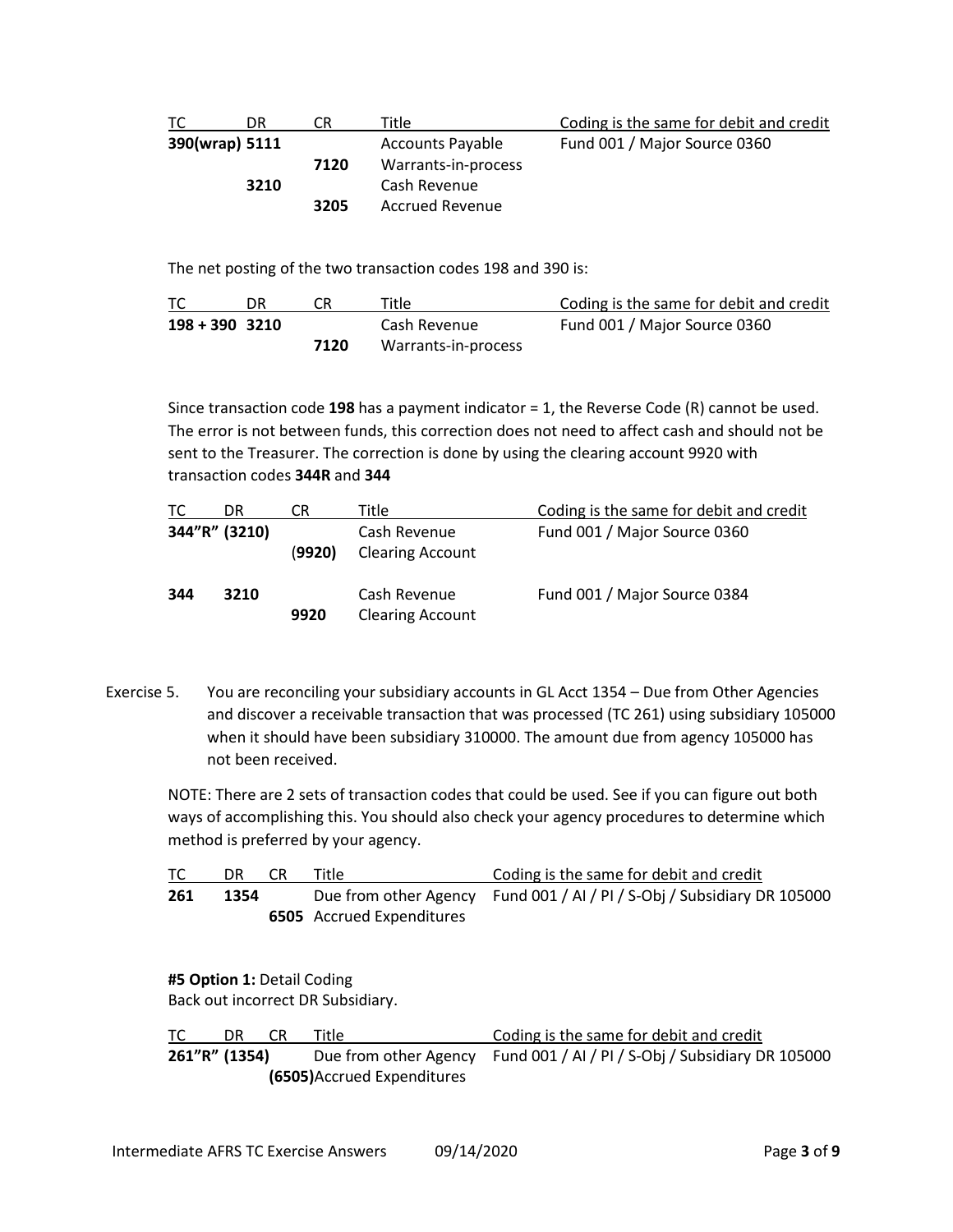Enter the correct DR Subsidiary.

**261 1354** Due from other Agency Fund 001 / AI / PI / SObj / Subsidiary DR 310000 **6505** Accrued Expenditures

**#5 Option 2:** Subsidiary / General Ledger Only Back out incorrect DR Subsidiary.

| TC.            | DR | CR     | Title                                                        | Coding is the same for debit and credit |
|----------------|----|--------|--------------------------------------------------------------|-----------------------------------------|
| 348"R" (1354V) |    | (9920) | Due from other Agency<br><b>Current Period Clearing Acct</b> | Fund 001 / Subsidiary DR 105000         |
|                |    |        | Enter the correct DR Subsidiary.                             |                                         |
|                |    |        |                                                              |                                         |

| 348 | 1354V | Due from other Agency               | Fund 001 / Subsidiary DR 310000 |
|-----|-------|-------------------------------------|---------------------------------|
|     | 9920  | <b>Current Period Clearing Acct</b> |                                 |

Exercise 6. Your staff recorded cash expenditures incorrectly to **Fund 001 with AI 012**. The correct Fund should have been **108 with AI 108**. The original entry is shown below:

| ТC  | DR.  |      | Title             | Coding is the same for debit and credit |
|-----|------|------|-------------------|-----------------------------------------|
| 263 | 6510 |      | Cash Expenditures | Fund 001 / AI 012 / PI / S-Object       |
|     |      | 7140 | JV's-In-Process   |                                         |

**#6 Option 1**: The correction can be made by using the R (Reverse Code) with the transaction code **263R** for the incorrect fund 001, and transaction code **263** with the correct fund 108. Since the correction is between funds and the transaction code **263** is for a manual JV, the JV must be sent to the Treasurer.

| ТC   | DR     | CR     | Title i                              | Coding is the same for debit and credit |
|------|--------|--------|--------------------------------------|-----------------------------------------|
| 263R | (6510) | (7140) | Cash Expenditures<br>JV's-In-Process | Fund 001 / AI 012 / PI / S-Object       |
| 263  | 6510   | 7140   | Cash Expenditures<br>JV's-In-Process | Fund 108 / AI 108 / PI / S-Object       |

**#6 Option 2:** The correction can be made by using the automated Inter-Fund Transfer (IFT) process with IFT transaction codes for expenditures. When using IFT transaction codes, DO NOT send a paper copy of the JV to the Treasurer as AFRS will automatically send an electronic copy of the transactions to the Treasurer.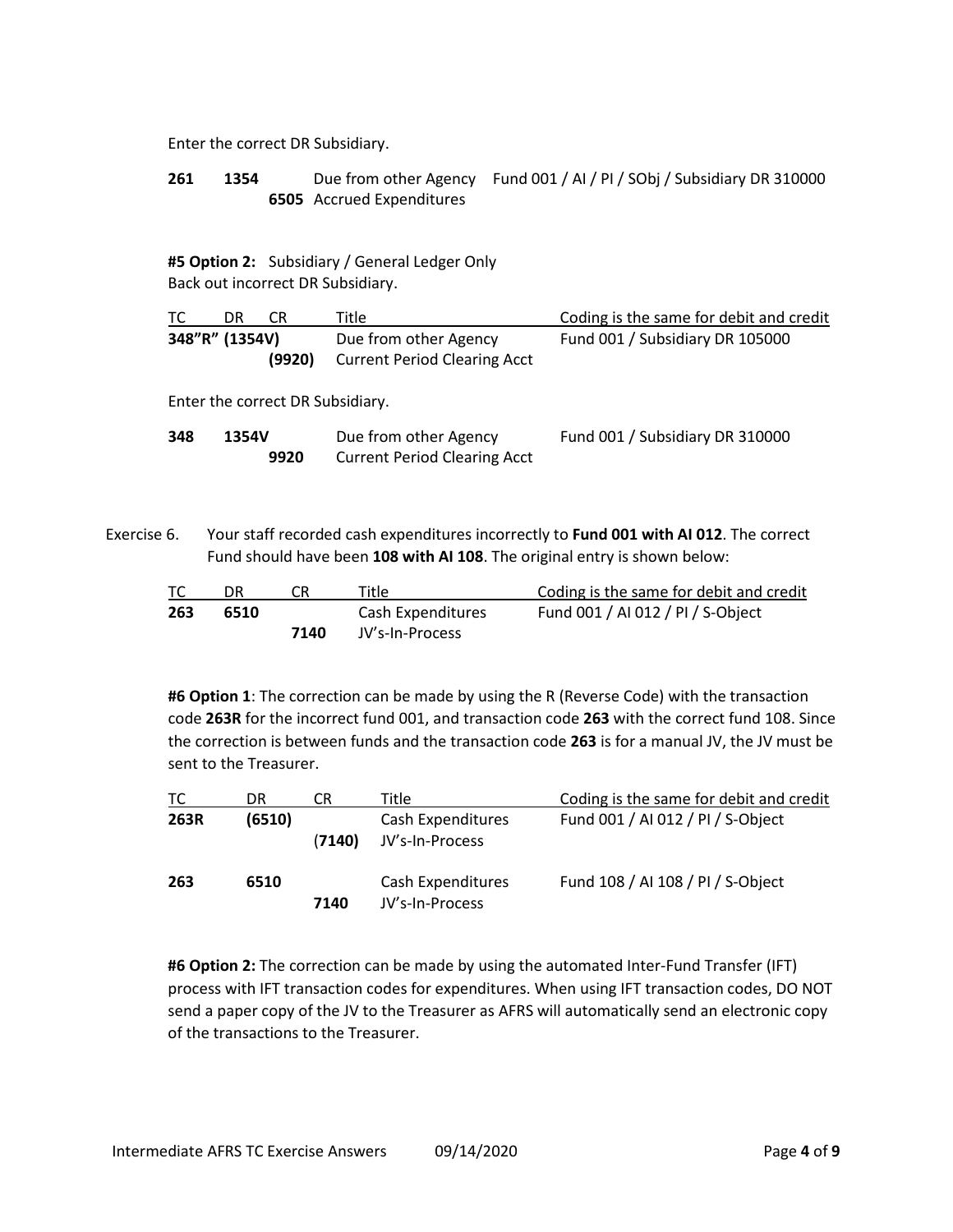| ТC       | DR   | CR   | Title                                            | Coding is the same for debit and credit |
|----------|------|------|--------------------------------------------------|-----------------------------------------|
| 670(IFT) | 7140 |      | JV's-In-Process<br><b>6510</b> Cash Expenditures | Fund 001 / AI 012 / PI / S-Object       |
| 669(IFT) | 6510 | 7140 | Cash Expenditures<br>JV's-In-Process             | Fund 108 / AI 108 / PI / S-Object       |

Exercise 7. Your ER report shows an expenditure warrant was sent using an incorrect **Program Index (PI) 00555**. The correct PI should have been **00666**. The original entry is shown below:

| ТC  | DR.  |      | Title                | Coding is the same for debit and credit |
|-----|------|------|----------------------|-----------------------------------------|
| 210 | 6505 |      | Accrued Expenditures | Fund / AI / PI 00555 / S-Object         |
|     |      | 5111 | Accounts Payable     |                                         |

**Answer**: When the warrant write transaction is released (the transaction due date determines when the warrant write transaction is released), the warrant is automatically created and the following entry is posted to your agency.

| ТC        | DR   | CR   | Title                       | Coding is the same for debit/credit |
|-----------|------|------|-----------------------------|-------------------------------------|
| 398(wrap) | 5111 |      | <b>Accounts Payable</b>     | Fund / AI / PI 00555 / S-Object     |
|           |      | 7120 | Warrants-In-Process         |                                     |
|           | 6510 |      | Cash Expenditures           |                                     |
|           |      | 6505 | <b>Accrued Expenditures</b> |                                     |

The net posting of the two transaction codes 210 and 398 is:

| ТC               |      | Title               | Coding is the same for debit and credit |
|------------------|------|---------------------|-----------------------------------------|
| $210 + 398$ 6510 |      | Cash Expenditures   | Fund / AI / PI 00555/ S-Object          |
|                  | 7120 | Warrants-in-process |                                         |

Since transaction code 210 has a payment indicator > 0, the **R** (Reverse Code) **cannot** be used to make a correction. Since the error is not between funds, this correction does not need to affect cash and should not be sent to the Treasurer. Correct this transaction using the clearing account **9920**.

| TC     | DR     | CR     | Title                                        | Coding is the same for debit and credit |
|--------|--------|--------|----------------------------------------------|-----------------------------------------|
| 345    | 6510   | 9920   | Cash Expenditures<br><b>Clearing Account</b> | Fund 001 / AI 012 / PI 00666 / S-Object |
| 345"R" | (6510) | (9920) | Cash Expenditures<br><b>Clearing Account</b> | Fund 001 / AI 012 / PI 00555 / S-Object |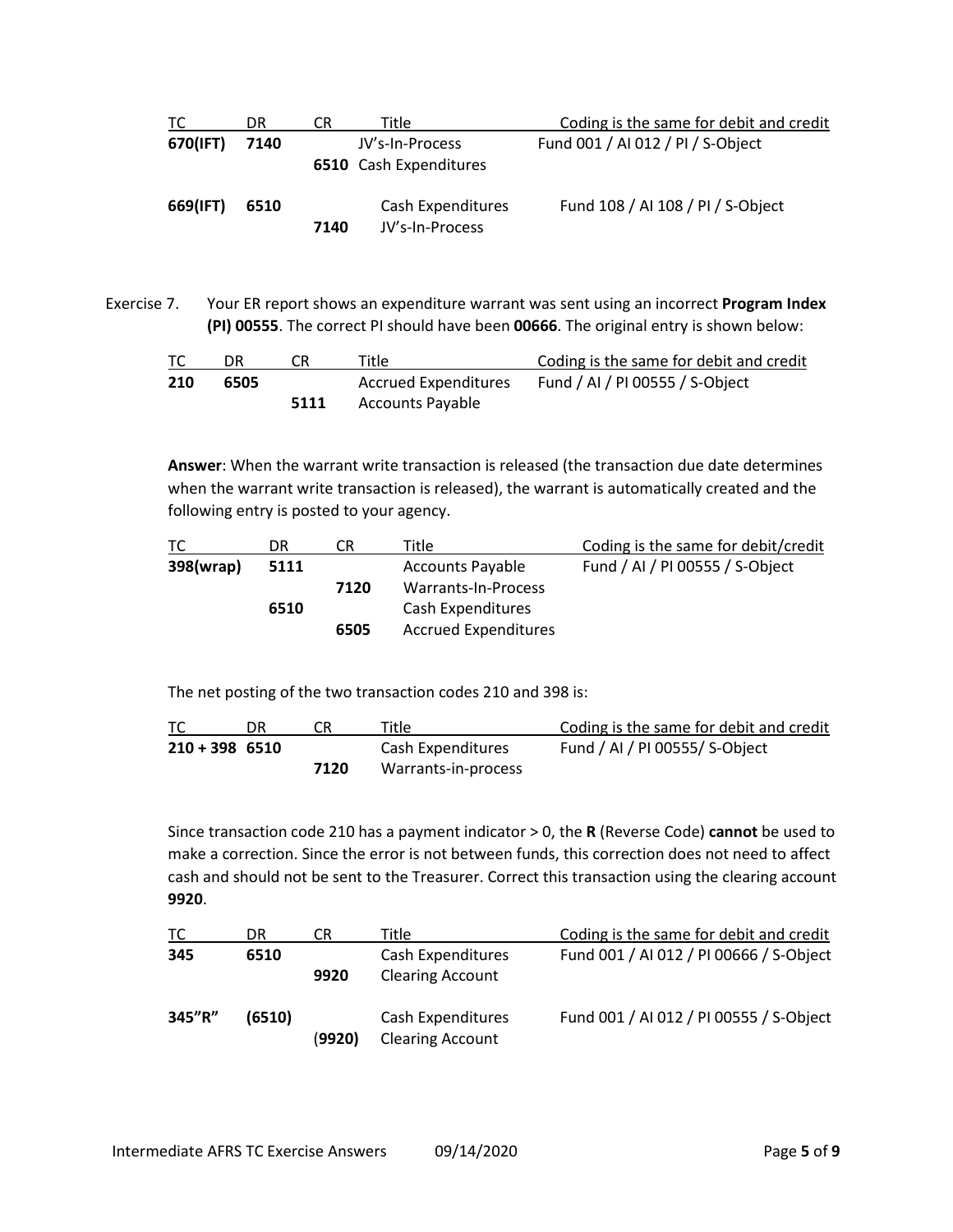Exercise 8. Another expenditure warrant was sent using an incorrect **Fund 111** with **Appropriation Index (AI) 111**. The correct fund should have been **001** with **AI 012**. The original entry is shown below:

| TC  | DR   |      | Title                | Coding is the same for debit and credit |
|-----|------|------|----------------------|-----------------------------------------|
| 210 | 6505 |      | Accrued Expenditures | Fund 111 / AI 111 / PI / S-Object       |
|     |      | 5111 | Accounts Payable     |                                         |

**Answer**: When the warrant write transaction is released (the transaction due date determines when the warrant write transaction is released), the warrant is automatically created and the following entry is posted to your agency.

| ТC        | DR   | CR   | Title                       | Coding is the same for debit/credit |
|-----------|------|------|-----------------------------|-------------------------------------|
| 398(wrap) | 5111 |      | <b>Accounts Payable</b>     | Fund 111 / AI 111 / PI / S-Object   |
|           |      | 7120 | Warrants-In-Process         |                                     |
|           | 6510 |      | Cash Expenditures           |                                     |
|           |      | 6505 | <b>Accrued Expenditures</b> |                                     |

The net posting of the two transaction codes 210 and 398 is:

| TC               |      | Title               | Coding is the same for debit and credit |
|------------------|------|---------------------|-----------------------------------------|
| $210 + 398$ 6510 |      | Cash Expenditures   | Fund 111 / AI 111 / PI / S-Object       |
|                  | 7120 | Warrants-in-process |                                         |

Since transaction code 210 has a payment indicator > 0, the R (Reverse Code) cannot be used to make a correction. Since the error is between treasury funds, the automated IFT transaction codes for expenditures could be used to make the correction. When using IFT transaction codes, DO NOT send a paper copy of the JV to the Treasurer as AFRS will automatically send an electronic copy of the transactions to the Treasurer.

| ТC       | DR   | CR   | Title                                | Coding is the same for debit and credit |
|----------|------|------|--------------------------------------|-----------------------------------------|
| 670(IFT) | 7140 | 6510 | JV's-In-Process<br>Cash Expenditures | Fund 111 / AI 111 / PI / S-Object       |
| 669(IFT) | 6510 | 7140 | Cash Expenditures<br>JV's-In-Process | Fund 001 / AI 012 / PI / S-Object       |

Exercise 9. Someone at your agency sent an expenditure warrant to **King Co Metro** in error. It should have been issued to **King Co Licensing**. Metro returned the paper warrant to you. The coding on the warrant transaction was correct. You need to cancel the incorrect warrant and issue a new one to the correct vendor. (Hint: There are 2 sets of cancellation payment transaction codes that could be used.) See if you can figure out both ways of accomplishing this.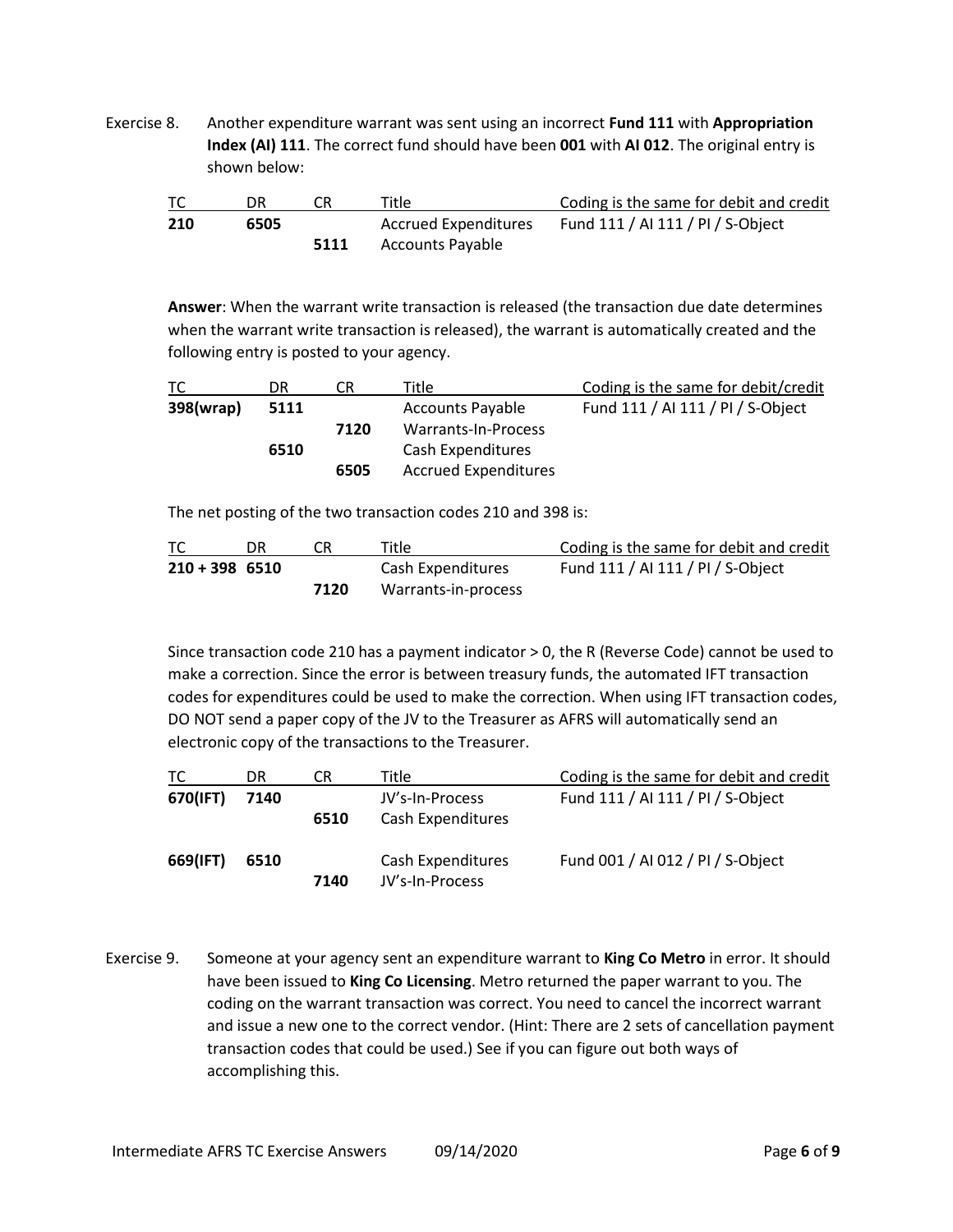| TC             | DR   | CR   | Title                       | Coding is the same for debit and credit |
|----------------|------|------|-----------------------------|-----------------------------------------|
| 210            | 6505 |      | <b>Accrued Expenditures</b> | Fund / AI / PI / S-Object               |
|                |      |      | 5111 Accounts Payable       | incorrect vendor number                 |
| TC             | DR.  | CR   | Title                       | Coding is the same for debit and credit |
| 398(wrap) 5111 |      |      | <b>Accounts Payable</b>     | Fund / AI / PI / S-Object               |
|                |      | 7120 | Warrants-In-Process         |                                         |
|                | 6510 |      | Cash Expenditures           |                                         |
|                |      |      | 6505 Accrued Expenditures   |                                         |

**#9 Option 1:** Cancellations **cannot** be done using an R because the originating transaction code has a payment indicator = D. Cancellation documents must be sent to the Treasurer since they impact cash and because the Treasurer tracks all warrants issued. Since the coding on the original payment was correct except for the vendor, you can cancel the warrant and re-issue to the correct vendor using all the same original coding, OR you can cancel the warrant and reissue using the original Fund and a General Ledger only. You should check your agency procedures to determine which method is preferred for your agency. NOTE: The canceled warrant must be sent to the Treasurer along with the JV or AFRS-generated reports.

**#9 Option 1:** Full Expenditure Coding Cancellation

| TC             | DR   | CR | Title                            | Coding is the same for debit/credit |
|----------------|------|----|----------------------------------|-------------------------------------|
| 451            | 7130 |    | <b>Warrant Cancel-In-Process</b> | Fund / AI / PI / S-Object           |
|                |      |    | 6510 Cash Expenditures           | incorrect vendor number             |
| Reissue        |      |    |                                  |                                     |
| 210            | 6505 |    | <b>Accrued Expenditures</b>      | Fund / AI / PI / S-Object           |
|                |      |    | 5111 Accounts Payable            | correct vendor number               |
| 398(wrap) 5111 |      |    | <b>Accounts Payable</b>          | Fund / AI / PI / S-Object           |
|                |      |    | 7120 Warrants-In-Process         |                                     |
|                | 6510 |    | Cash Expenditures                |                                     |
|                |      |    | 6505 Accrued Expenditures        |                                     |

## **#9 Option 2:** Fund / General Ledger Only Cancellation

| TC             | DR    | CR    | Title                                                             | Same for debit/credit         |
|----------------|-------|-------|-------------------------------------------------------------------|-------------------------------|
| 455            | 7130  |       | <b>Warrant Cancel-In-Process</b>                                  | Fund                          |
|                |       | 5194V | Liability for Canceled Warrants/Checks                            | incorrect vendor number       |
| Reissue        |       |       |                                                                   |                               |
| 951            | 5194V | 5111  | Liability for Canceled Warrants/Checks<br><b>Accounts Payable</b> | Fund<br>correct vendor number |
| 397(wrap) 5111 |       | 7120  | <b>Accounts Payable</b><br>Warrants-In-Process                    | Fund                          |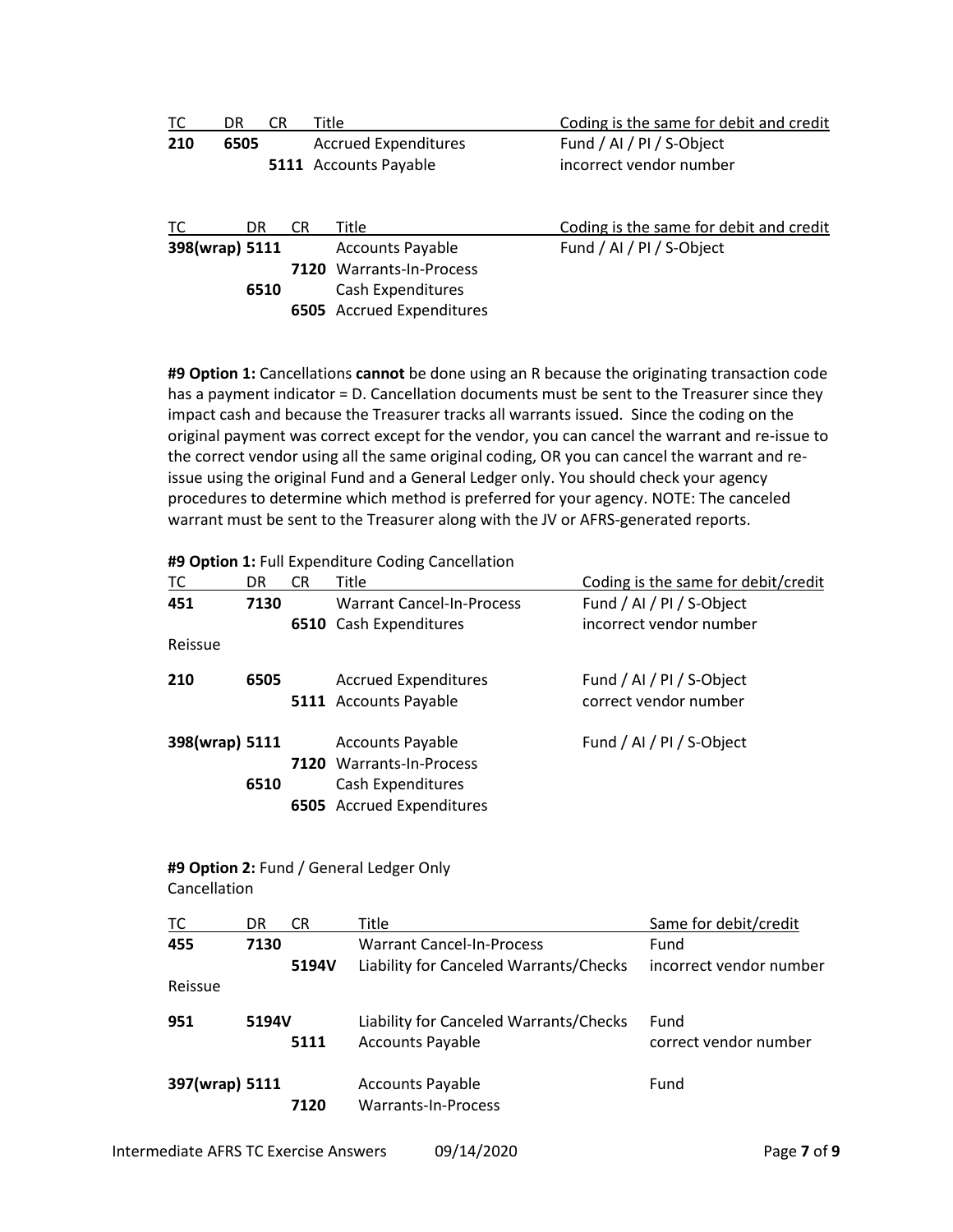Note: transaction code (TC) 955 does not automatically select the vendor for 1099 reporting. If TC 955 is used, a manual adjustment is needed on the IR screen for 1099 reporting.

Exercise 10. Your employee created expenditures (using IAP - interagency payment) to Agency 1790 – DES (Fund 422) in error. It should have been issued to Agency 1050 –OFM (Fund 419). The Treasurer's transaction is still on the In-Process report of Agency 1500 and they have asked you to reverse it. The Fund / AI / PI/ Sub Object coding on the IAP transaction was correct, but you still need to pay Agency 1050. The original entry is shown below:

| TC             | DR   | CR   | Title                                                | Coding is the same for debit and credit           |
|----------------|------|------|------------------------------------------------------|---------------------------------------------------|
| 640(IAP)       | 6505 | 5154 | <b>Accrued Expenditures</b><br>Due to Other Agencies | Fund / AI / PI / S-Object<br>Subsidiary CR 179000 |
| 650(wrap) 5154 |      | 7140 | Due to Other Agencies<br>JV's-In-Process             | Subsidiary DR 179000<br>Fund / AI / PI / S-Object |
|                | 6510 | 6505 | Cash Expenditures<br><b>Accrued Expenditures</b>     |                                                   |

**Answer**: The net posting of the two transaction codes 640 and 650 is:

| ТC               |      | Title             | Coding is the same for debit and credit |
|------------------|------|-------------------|-----------------------------------------|
| $640 + 650$ 6510 |      | Cash Expenditures | Fund 111 / AI 111 / PI / S-Object       |
|                  | 7140 | JV's-In-Process   |                                         |

Since this involves a cash transfer between agencies, it must go through the Treasurer. And since the document is still on the In-Process of Agency 1790, the same document number must be used on the recovery (i.e. – the IAP#, for example, 123456/). The R (Reverse Code) cannot be used because the originating transaction code 640 has a payment indicator > 0. In this situation, you must prepare a journal voucher with one entry for Agency 1790 (to clear the In-Process) and one or more entries for your agency to recover what was paid in error. Then, reissue the payment to the correct Agency 1050.

Since the coding on the original payment was correct except for the vendor, you can record the recovery and re-issue to the correct vendor using all the same original coding, OR you can record the recovery and re-issue using the original Fund 111 and a General Ledger only. You should check your agency procedures to determine which method is preferred for your agency. NOTE: The journal voucher TC 264 must be sent to the Treasurer.